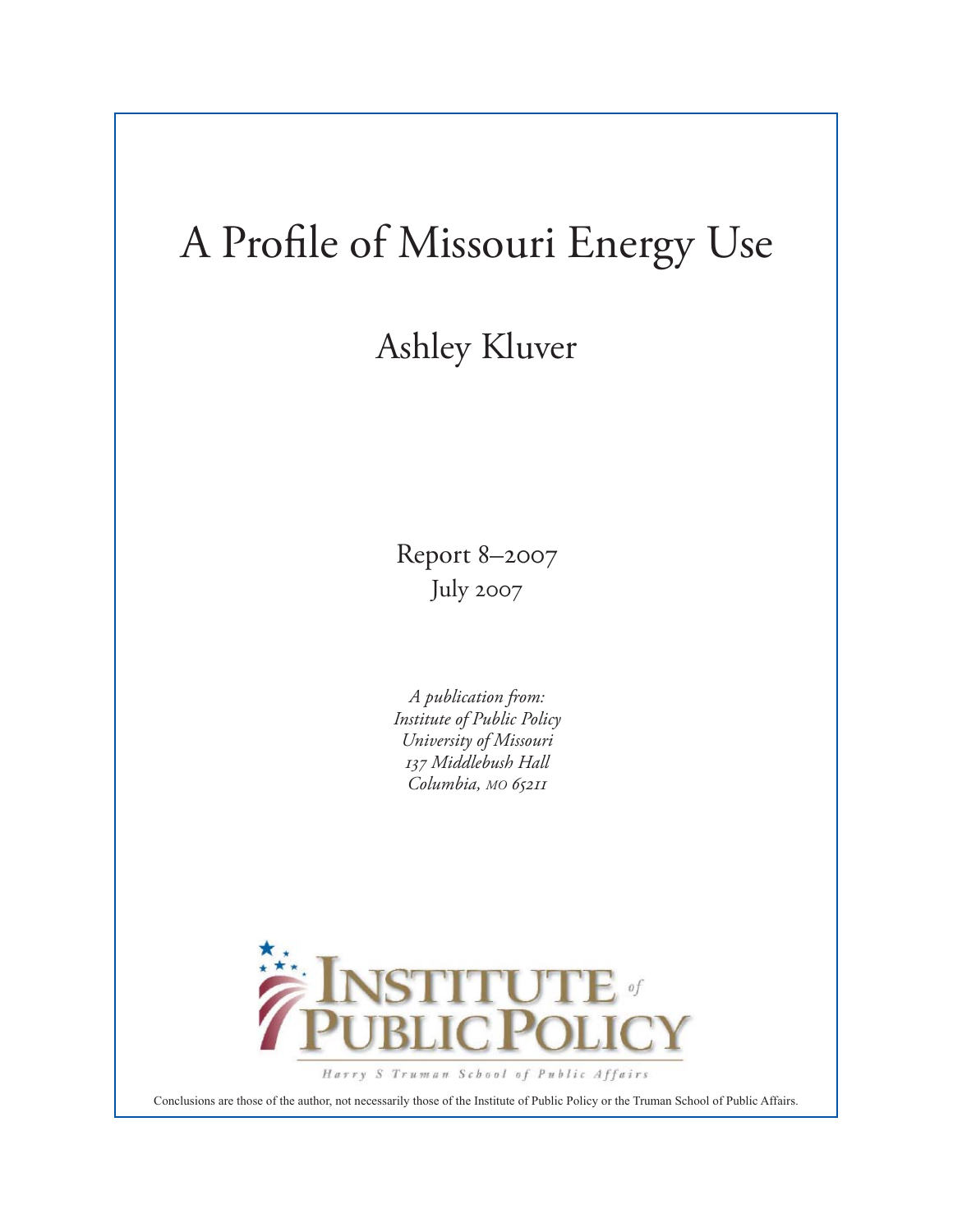## A Profile of Missouri Energy Use

### Ashley Kluver

With the rising prices of energy, and concern over supply shortages, there has been a renewed focus upon energy conservation within the United States. Due to the strong relationship between energy use, environmental quality and economic vitality, energy consumption is a relevant topic for Missouri citizens. The kinds of energy sources we use influence the quality of our environment and the amount of energy we use affects our economy.

#### **source of missouri's energy**

Missouri was the first state west of the Mississippi River to produce coal commercially, but output today is minimal (u.s. Department of Energy, 2007). As can be seen from FIGURE 1, almost eighty percent of Missouri's energy comes from coal and petroleum, with the remaining twenty percent of energy in the form of natural gas, nuclear, hydroelectric, and renewable energy. Today, ninety-four percent of Missouri's energy sources are imported from outside the state and almost all occur in the form of fossil fuels (Missouri Department of Natural Resources, 2007). Importing energy costs Missourians approximately \$13 billion each year.



# Institute of Public Policy

#### **energy consumption**

In 2003, Missouri ranked 18th in the nation for population size, at 5.7 million people, and ranked 19th in the nation in total state energy consumption, using 1,841.8 trillion British thermal units (BTUS) (U.S. Department of Energy, 2007). One  $B$ tu is approximately equal to the energy released in the burning of a wood match (Missouri Department of Natural Resources, 2006). Missouri accounted for almost 2 percent of the share of total u.s. energy consumption. In 2003, Missouri ranked 10th in the nation in coal consumption, with  $795.6$  trillion  $BTUs$ , and  $15th$  in residential energy consumption, with  $498$  trillion  $BTUs$  (u.s. Department of Energy, 2007). By comparison, the state consumed only 11.6 trillion brus of hydroelectric power and 10.7 trillion brus of ethanol, both of which are renewable energy sources.

#### **population demand compared to energy demand**

The impact of Missouri's energy consumption may best be evaluated against a comparison to its population growth. Between 1990 and 2000, Missouri's population grew by 478,138, or 9 percent, while the state's total energy consumption grew by 17 percent (u.s. Census Bureau, 2007). Missouri's total energy consumption grew from  $1521.3$  trillion  $BTUs$  in 1990 to  $1787.5$  trillion BTUS in 2000 (U.S. Department of Energy, 2003). This highlights how the state's energy use is greatly outpacing its population growth.

#### **energy use by sector**

Besides total energy use, the state's consumption can be broken down into the amount used for four different sectors of the energy economy: residential, industrial, transportation, and commercial (see FIGURE 2). The residential sector comprises household usage, while the commercial sector is non-industrial businesses and organizations. Together, these two sectors consumed 886 trillion BTUs of energy in 2003 (u.s. Department of Energy, 2003). The transportation sector measures the amount of energy used for all vehicles in the state. This sector consumed 589 trillion BTUs of energy, representing 2.2% of the share of total u.s. energy consumption and  $31%$  of Missouri energy consumption. The industrial sector consumed 366 trillion BTUs of energy.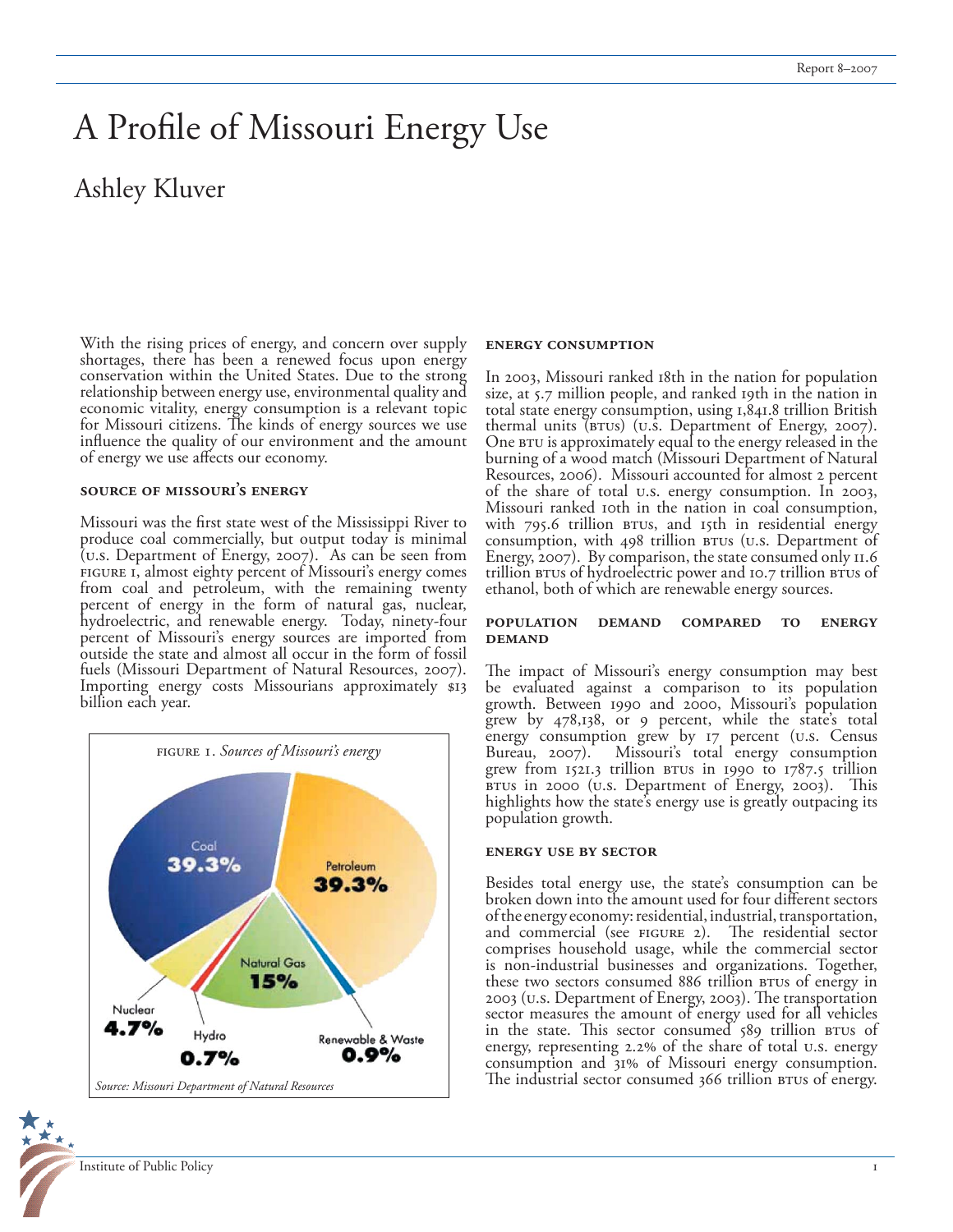

These data can be used to direct conservation efforts and measure the impacts.

#### **emission levels**

Energy use translates into emissions levels. Combustion processes, such as burning coal, diesel fuel, gasoline, natural gas, wood and waste materials, have increased emissions of greenhouse gases, such as carbon dioxide. The two largest sources of greenhouse gas emissions in Missouri are from coal combustion at power plants and petroleum combustion by motor vehicles (Missouri Department of Natural Resources, 2007). Not surprisingly, Missouri ranks in the top twenty states in both energy use and emissions levels. According to the u.s. Environmental Protection Agency, in 2005, Missouri ranked 11th in state carbon dioxide  $(co, )$  emissions, 14th in state sulfur dioxide  $(so, )$  emissions and 10th in state nitrogen oxides  $(NO_x)$  emissions  $(U.S.$ epa, 2007). Energy use is the predominant source of air pollutants in Missouri. Ninety-four percent of Missouri's total  $no_x$  emissions and 80 percent of so<sub>z</sub> emissions come from energy use. Specifically, transportation fuel use is the source for about 60 percent of Missouri NO<sub>x</sub> emissions, and

|  | TABLE I. Missouri's carbon dioxide emissions† |  |  |  |
|--|-----------------------------------------------|--|--|--|
|--|-----------------------------------------------|--|--|--|

|                  | 1990    | 1995    | 2000    | $2005*$ | $20I0^*$ |
|------------------|---------|---------|---------|---------|----------|
| Electric utility | 51,539  | 60,243  | 71,730  | 71,378  | 72,751   |
| Transportation   | 36,782  | 42,351  | 47,150  | 49,82I  | 51,554   |
| Commercial       | 4,625   | 4,991   | 5,329   | 5,323   | 5,330    |
| Industrial       | 10,284  | 9,073   | 9,634   | 9,506   | 9,515    |
| Residential      | 8,242   | 9,073   | 9,634   | 9,506   | 9,515    |
| <b>TOTAL</b>     | III,472 | 127,156 | 144,434 | 148,291 | 150,860  |

*†in thousands of tons per year*

*\*projections calculated using the department's Energy Center Report from 1990*

*Source: Missouri Department of Natural Resources*

fuel use by electric utilities and building owners accounts for an additional third of  $NO_x$  (U.S. EPA, 2007). In addition, more than 60 percent of Missouri's sulfur dioxide emissions come from power plants. As can be seen from TABLE I, Missouri's co<sub>2</sub>emissions have grown every year since 1990, and are projected to grow through the year 2010. Electric utility production accounts for most of the  $\text{co}_2$  emissions, with transportation a close second. This information is useful because reductions in energy use translate into reductions in co<sub>2</sub> emissions.

#### **policy options**

There are a number of initiatives underway to reduce energy consumption in the state. These include legislation proposed in 2007 to increase the use of alternative fuels, such as e–85, to permit consumers to sell energy generated from alternative renewable fuels to utilities, and to encourage environmentally sustainable energy design. Legislation enacted in 2007 (HCS/SCS/SB54) requires utilities to credit consumers who meet some of their own energy needs (net metering) and sets voluntary targets for electric utility use and renewable energy technologies.

#### **conclusion**

Missouri obtains almost all of its energy from other states at considerable cost to Missourians. If consumption continues at the current rate, imports of fossil fuel into the state would have to more than triple by mid-century (Missouri Department of Natural Resources, 2006). Actions taken by the state, commerce and industry and by citizens to reduce the rate of energy consumption will financially benefit Missourians while simultaneously reducing the production of greenhouse gasses and other contaminants.